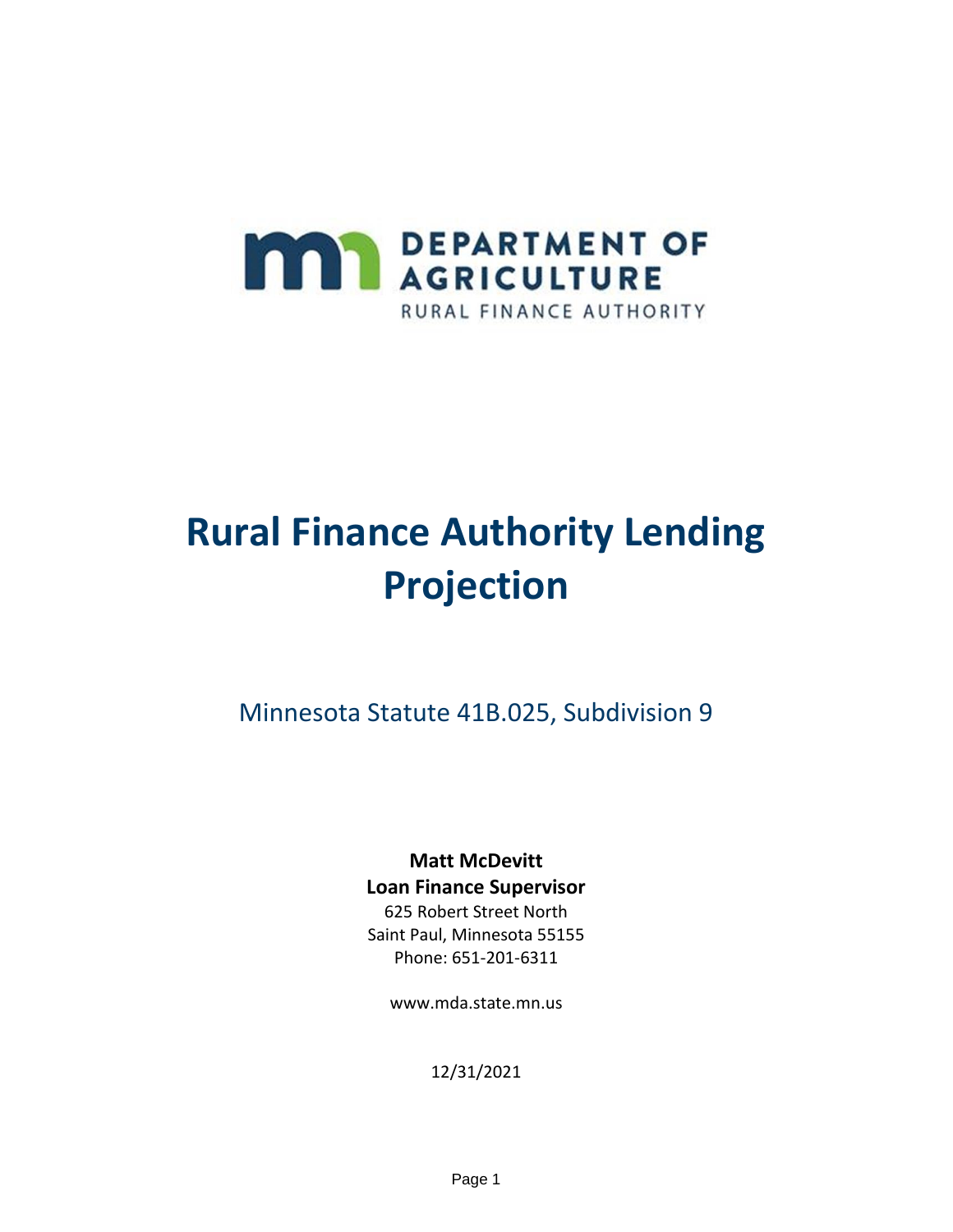# <span id="page-1-0"></span>Table of Contents

Pursuant to Minn. Stat. § 3.197, the cost of preparing this report was approximately \$200.00.

In accordance with the Americans with Disabilities Act, this information is available in alternative forms of communication upon request by calling 651-201-6000. TTY users can call the Minnesota Relay Service at 711. The MDA is an equal opportunity employer and provider.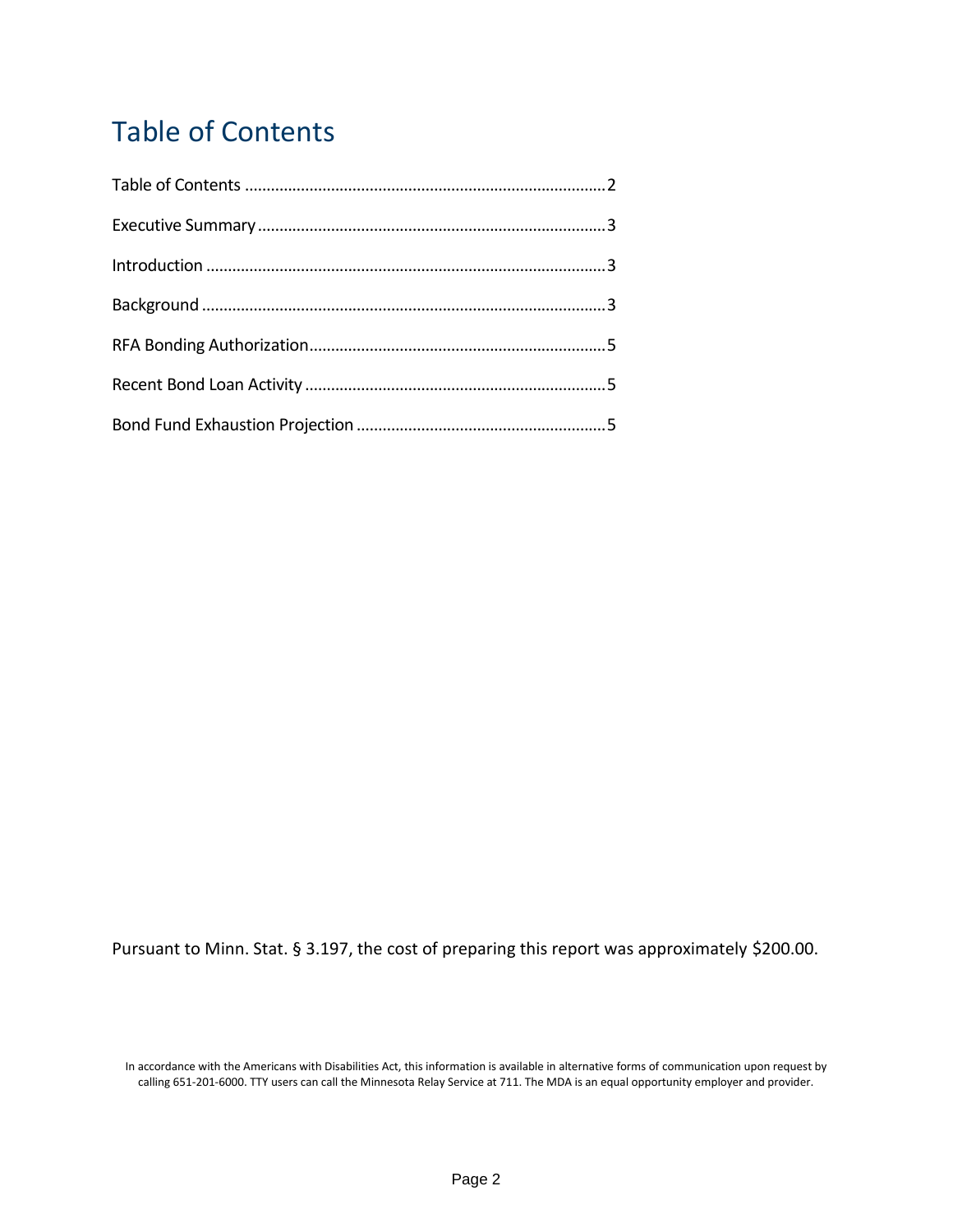# <span id="page-2-0"></span>Executive Summary

This report will provide backgroud information in regards to the Rural Finance Authority (RFA) as well as current loan issuance and a projection of when the funds will be exhauted.

# <span id="page-2-1"></span>Introduction

This report will present the current loan trending within The RFA as well as a projection as to when the current available funds will be exhausted.

# <span id="page-2-2"></span>Background

The Rural Finance Authority (RFA) currently administers thirteen loan programs to provide affordable credit to eligible farmers.

Five programs are funded from the sale of general obligation bonds. They include: the Beginning Farmer Loan Program, the Seller-Sponsored Loan Program, the Agricultural Improvement Program, the Livestock Expansion Loan Program and the Restructure II Loan Program. All five programs are participation programs whereby the RFA joins in partnership with local lending institutions to provide credit based upon certain pre-established rules. Over 450 financial facilities are included in master participation agreements.

General eligibility requirements for all five programs are: (1) a borrower must be a resident of Minnesota or a domestic family farm corporation or family farm partnership, as defined in Minnesota Statutes, Section 500.24, subdivision 2; and (2) the borrower or one of the borrowers must be the principal operator of the farm with respect to which the loan is made.

Security for the bond-funded loans must be a first mortgage on agricultural real estate. The interest rate for the RFA portion of a loan is set to meet the debt service requirements of the bonds sold to finance it. The maximum term for loan participations is 10 years, unless otherwise stated by the RFA.

#### Beginning Farmer Loan Program

This program is aimed at younger, lower equity individuals who intend, over time, to become full time farmers. The purpose is to enable the beginning farmer to purchase farm real estate. The RFA participation is limited to 45% of the loan principal, up to a maximum of \$400,000. Each loan requires a minimum down payment of 10% of the purchase price. Loan amortization may be scheduled on a term of 15, 20, 25 or 30 years as negotiated among the lender, the borrower and the RFA. RFA participation is for a maximum of 10 years unless otherwise stated by the RFA. A borrower must (1) have sufficient education, training or experience to succeed in the type of farming that they intend to pursue; (2) have a total net worth not exceeding \$862,000, indexed yearly for inflation; (3) agree to enroll in a farm business management program approved by the Commissioner of Agriculture; and (4) agree to obtain credit life insurance for the amount of the debt incurred unless a waiver is given.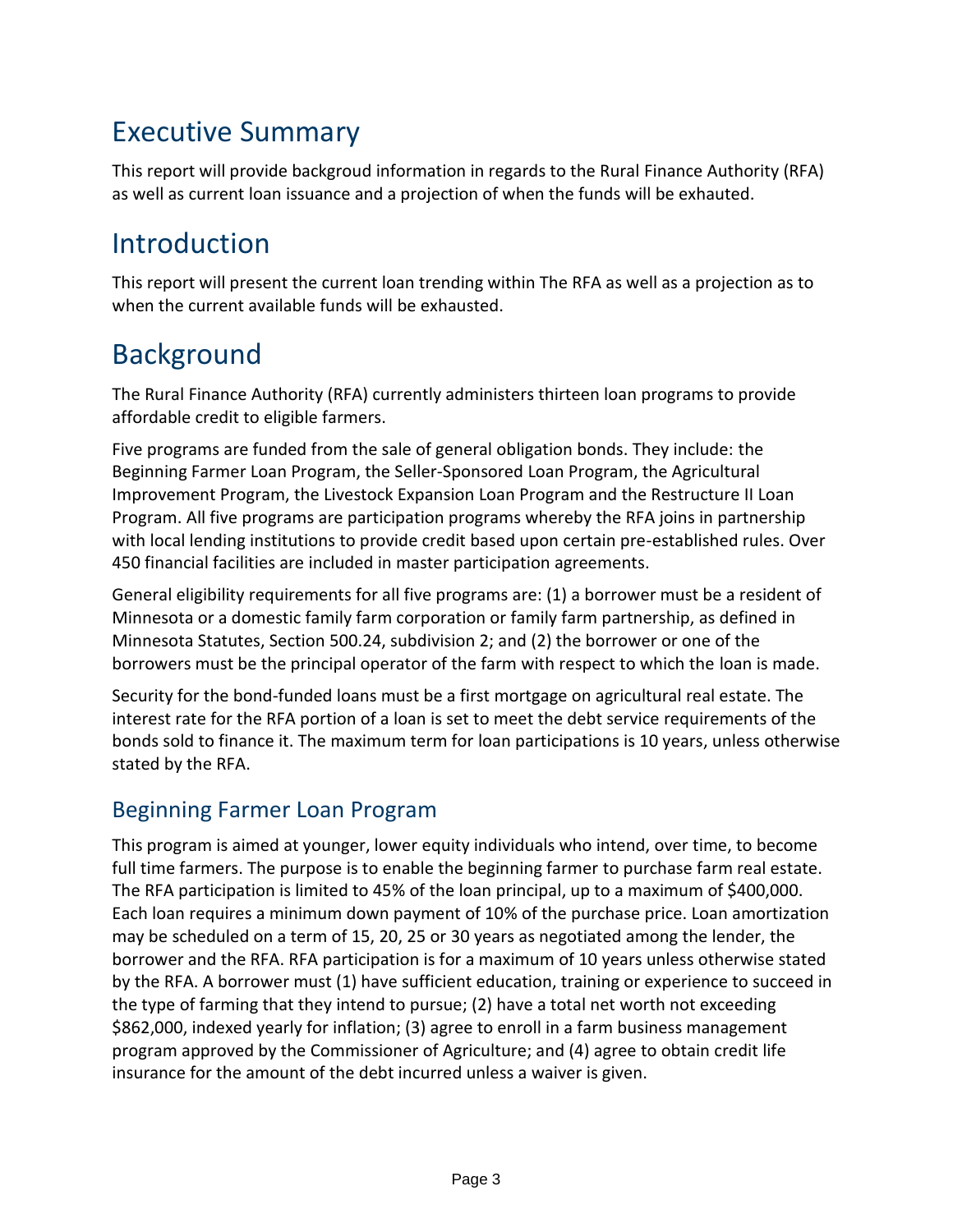#### Seller-Sponsored Loan Program

This program is very similar to the Beginning Farmer program with one exception. This program is designed to permit the sellers of a farm to fund a portion of the financing essential to the completion of the sale. The seller agrees to subordinate its financing to the lender/RFA. The lender and the RFA provide the balance of the funds with a first mortgage. The down payment is negotiable. The program rules do not, however, require one to be made. Each lender determines its own requirements based on the buyer's ability to repay the needed financing.

#### Agricultural Improvement Program

This program creates affordable financing for new, state-of-the-art improvements for agriculture production, including the purchase and construction or installation of improvements to land, buildings and other permanent structures; and equipment incorporated in or permanently affixed to the land, buildings or structures, which are useful for and intended for the purpose of improving a farm. The improvements can be for any farm related purpose including livestock facilities, grain handling facilities, machine storage, erosion control, wells, and manure systems. The RFA participation is 45% of the loan principal, up to a maximum of \$400,000. The RFA is restricted to participation in loans that do not exceed 80% of the appraised value of the real estate comprising collateral for the loan. A borrower must have a total net worth not exceeding \$862,000, indexed for inflation.

#### Restructured II Loan Program

Under this program, the RFA works with local lenders to help farmers reorganize their debt. This program is for farmers who remain in good credit standing with their local lender, but who are having trouble with cash flow. Only debt of an agricultural nature is eligible. The RFA will participate on 45% of the loan principal, up to \$525,000. The loans may be amortized over a period of up to 25 years. Participation is restricted to loans that do not exceed 80% of the appraised value of real estate comprising collateral for the loan. A borrower must (1) have received at least 50% of average annual gross income from farming for the past three years; (2) have a net worth not exceeding \$1,832,000, indexed for inflation; and (3) have projected annual expenses not exceeding 95% of projected annual income.

#### Livestock Expansion and Modernization Loan Program

This program is similar to the Agricultural Improvement program, but only for livestock-related needs. It creates affordable financing for new, state-of-the-art improvements to land, buildings and other permanent structures; and equipment incorporated in or permanently affixed to the land, buildings or structures, which are useful for and intended for the purpose of raising livestock. The RFA may participate on a loan up to 45% of the loan principal, up to a maximum of \$525,000. The RFA is restricted to participation in loans that do not exceed 80% of the appraised value of the real estate comprising collateral for the loan. A borrower must (1) be actively engaged in a livestock operation; (2) have the ability to repay the loan; and (3) have a total net worth not exceeding \$1,832,000, indexed for inflation.